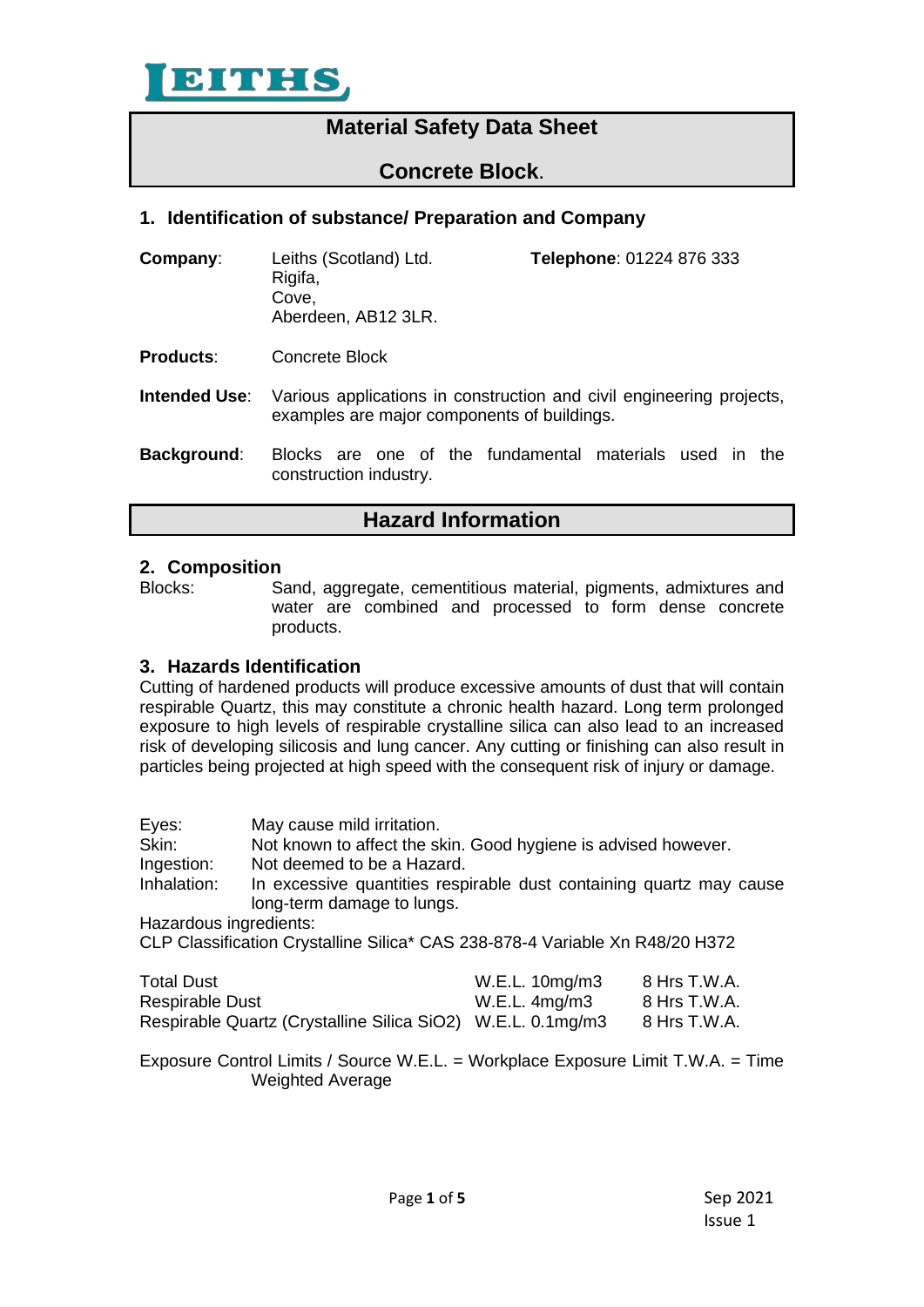

# **Emergency Action**

## **4. First Aid Measures**

When cutting – refer to the COSHH assessment for the task

When using solid blocks the following apply:

General advice In all cases of doubt, or when symptoms persist, seek medical attention. Never give anything by mouth to an unconscious person.

Inhalation (Dust) Remove to fresh air and seek medical attention if required.

Skin contact Wash skin thoroughly with soap and water or use a proprietary skin cleaner and apply suitable dressings.

Eye contact Contact lenses should be removed. Irrigate copiously with clean, fresh water for at least 10 minutes, holding the eyelids apart.

Ingestion If accidentally swallowed remove from exposure and seek medical attention if required.

# **5. Fire Fighting**

None Needed: Materials do not support combustion

## **Accidental Release measures:**

Personal precaution In the event of dust release, avoid breathing in dust. Wear dust mask/respirator and goggles.

Environmental precaution No danger, but material should be disposed of in accordance with local authority guidelines.

Method for cleaning up No special requirements. Where possible use mechanical aids to reduce the risk of manual handling injury. Avoid sweeping that creates dust and vacuum dust where practical.

#### **Environmental Measures**

Handled in such a manner to minimise the generation of and maximise the containment of respirable dust.

#### **Method of Cleaning**

Using water in order to suppress dust.

# **Precautions**

# **6. Handling and Storage**

**Handling** 

• Technical condition Products are delivered on pallets, shrink-wrapped in specially banded or designed packs or in "sausage wrap" depending on the product type.

• Safe handling advice The preferred method of off-loading from vehicles is by mechanical means, ensuring all lift apparatus and vehicles are capable of lifting the product within their working capacity. Care to be taken when placing packs etc into position avoiding dropping or banging. Banding MUST NOT be used as a lifting aid. Care should be taken when manually handling products. Good lifting practices should be followed at all times. Plan so that products are positioned near to the point of use. Mechanical handling devices should be considered with products over 20kg in weight.

**Storage** 

• Precaution All products must be stored on a firm level surface and not on slopes or soft uneven areas. The bottom layer of any non-palleted packs should not be laid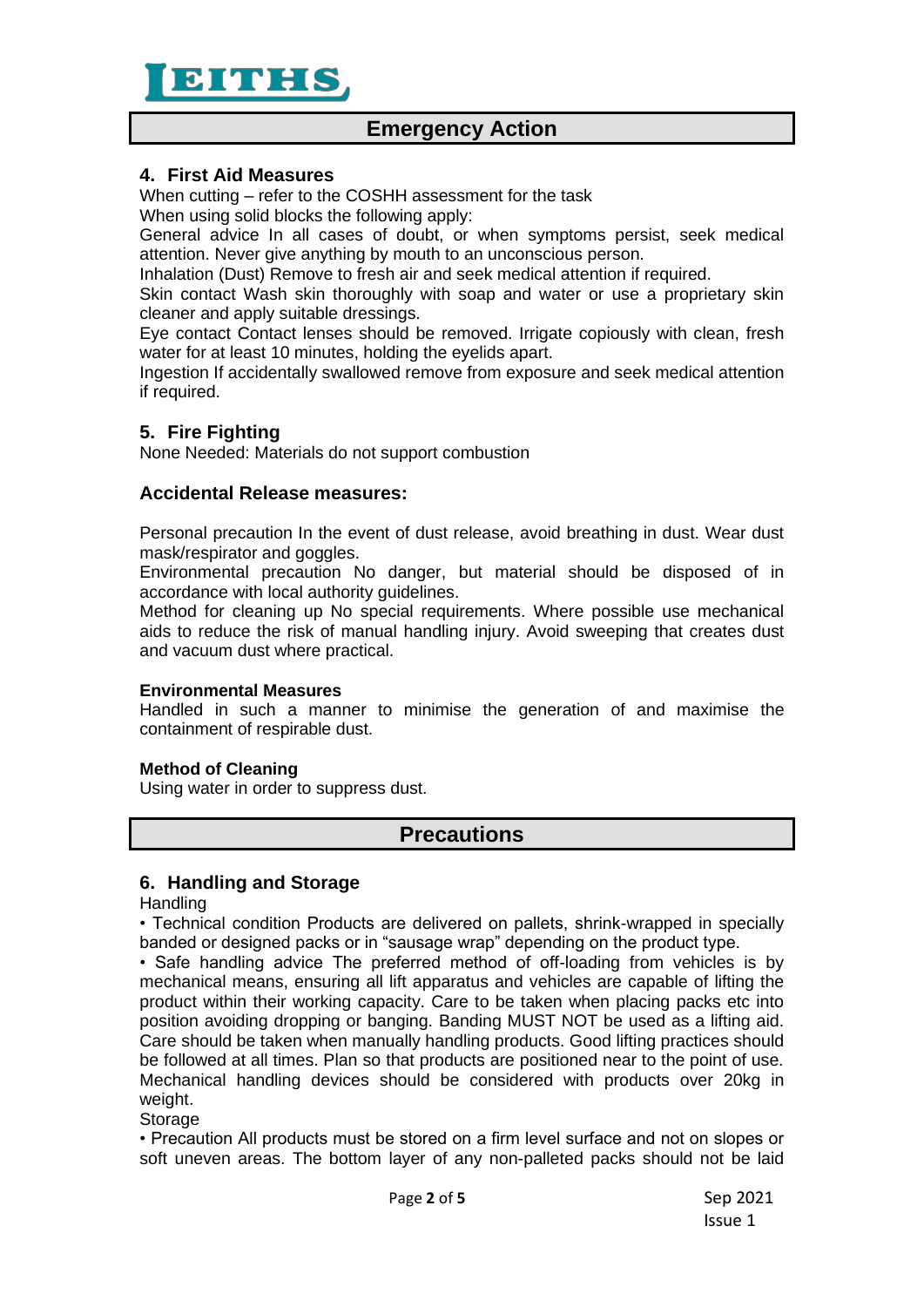

directly onto the ground but placed either on timber or similar bearers, pallets or boards.

• Storage condition Firm, level surface – do not stack packs more than 2 high, however an individual assessment should be made at the time of stacking.

Soft, uneven surface – do not stack packs more than 2 high. An individual assessment should be made at the time of stacking as to the suitability of the ground. • Packaging material Before removing shrink-wrapping or banding, ensure that the products are safe and will not fall over; end supports should be used where necessary. Shrink-wrapping should be cut not torn. Banding must be removed with care and should be cut with suitable clippers and not broken by hand. Wear suitable protective gloves and eye protection. Packaging could be slippy when wet.

It is difficult to cover all situations and whoever is stacking the pallets must assess the risk on how high packs are stacked and their stability.

## **7. Exposure Controls / Personal Protection**

Operatives working within certain areas of block production are to wear face masks to prevent the inhalation of dust and goggles to prevent dust entering the eye.

# **Product Information**

# **8. Physical and Chemical Properties**

General information

• Appearance Solid

- Colour Grey if concrete is unpigmented
- Odour Odourless Important health, safety and environmental information
- pH Alkaline >7
- Boiling point/range Not applicable
- Flash point Not applicable
- Explosion limits Not applicable
- Relative density (water = 1) Normal range 1.5 to 2.9
- Water solubility 0.1% max. Generally considered insoluble in water
- Fat solubility Not applicable Solvent solubility Not applicable

## **9. Stability and Reactivity**

Stable Hardened concrete will react with most acids in a neutralization-type reaction. Heat, spattering and evolution of potentially toxic gases (such as HCl, NO or NO2) may result depending on the acid involved. Prolonged contact of an acid with the concrete may cause etching or other damage.

# **10.Toxicological Information**

General information Acute toxicity

- Inhalation Dust inhaled over a prolonged period of time may give rise to a number of respiratory illnesses.
- Skin contact
- Eyes contact Dust caused by the cutting of hardened concrete may cause irritation.
- Ingestion

## **11.Ecological Information**

No dates are available on the blocks themselves. When used as intended, no environmental impact is anticipated.

# **Waste Disposal**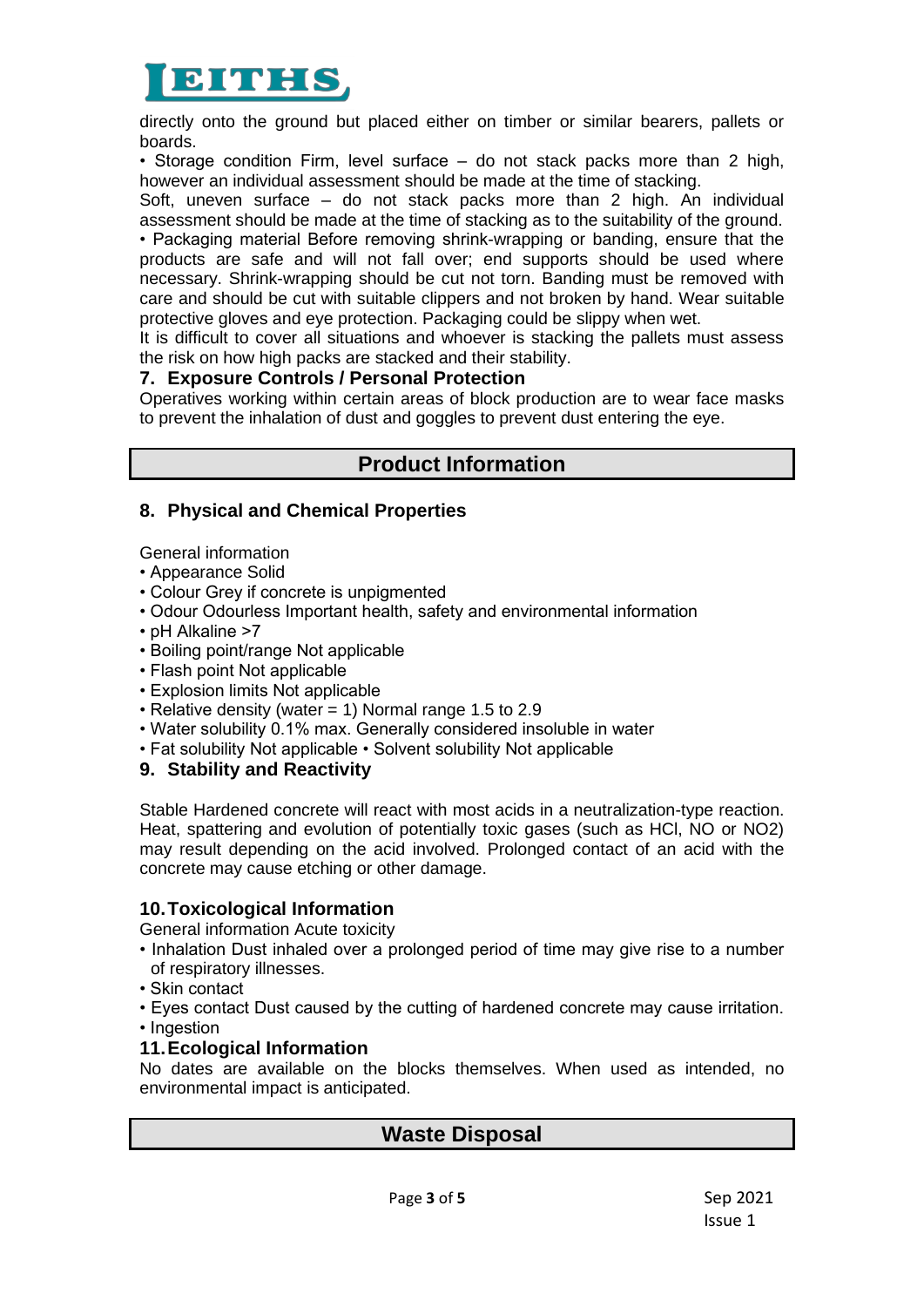

## **12.Disposal Considerations**

Not hazardous. However, disposal subject to local authority current requirements/ regulations.

# **Additional Information**

# **13.Transport Information**

Not Hazardous. No vehicle labelling required.

# **14.Regulatory Information**

Chemicals (Hazard Information and Packaging for Supply) Regulations 2002

Risk Phrases: R36/37 – Irritating to eyes and respiratory system. R48/20 – Harmful: danger of serious damage to health by prolonged exposure through inhalation (if respirable silica is present).

Safety Phrases: S36/ 37/ 39 – Wear suitable protective clothing, gloves and eye/face protection. EC1272/2008 Hazard Statements: H317 – May cause skin irritation H335 – May cause respiratory irritation H372 – Causes damage to organs through prolonged or repeated exposure (relates possible lung damage if exposed to respirable silica). Precautionary Statements: P261 – Avoid breathing dust P281 – Use personal protective equipment as required.

## **Other Statutory provisions:**

- ❖ Health and Safety at Work etc. Act 1974
- ❖ Consumer Protection Act 2007
- ❖ Control of Substances Hazardous to Health (COSHH) 2002
- ❖ Construction (Design and Management) Regulations 2015
- ❖ Environmental Protection Act 1990

## **Important Notes**

The information contained in this Safety Data Sheet does NOT constitute the user's own assessment if workplace risk as required by other safety legislation. If purchasing on behalf of a third party who will work with this material, it is your statutory duty to pass this on to them before such work begins.

## **15.Other information**

Data and advice in this Safety Data Sheet is provided to alert all purchasers and users to the possible hazards of use when the material is used as intended. This information should enable them to take necessary precautions to protect the health and safety of all personnel.

## **Guidance References:**

Available from HMSO, HSE area offices or local authority Environmental Health Departments:

❖ A step by step guide to COSHH (HS(G)97)

## **Further Copies of Safety Data Sheet**

Available from local sales offices or:

**Leiths (Scotland) Ltd. Tel**: 01224 876333